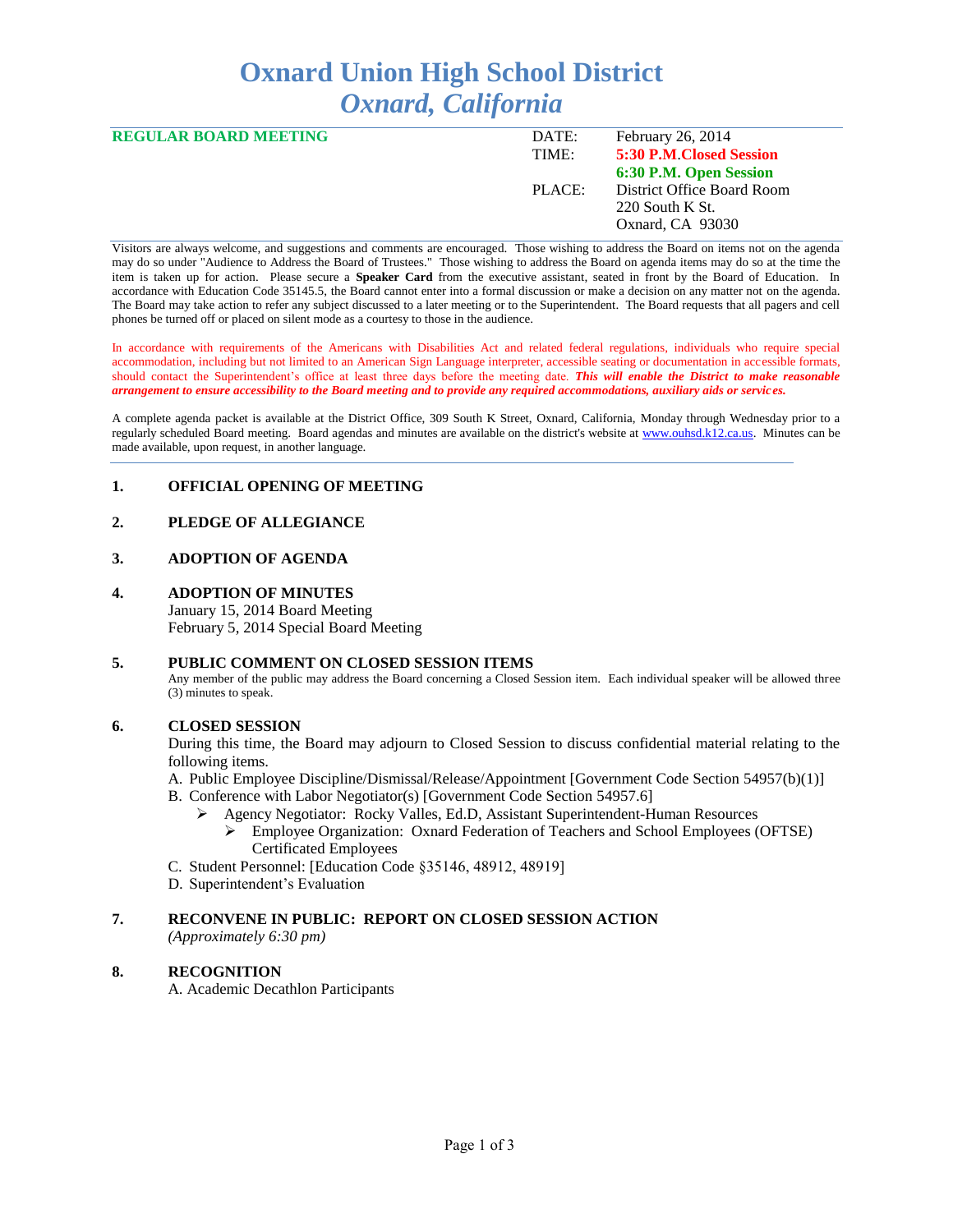Board Meeting Agenda February 26, 2014

#### **9. AUDIENCE TO ADDRESS BOARD OF TRUSTEES**

Those persons wishing to address the Board may do so at this time by completing a Speaker Card. All comments are to be directed to the Board President. Individual speakers shall be allowed three (3) minutes to address the Board on each agenda or non-agenda item. With Board consent, the President may increase or decrease the time allowed for public presentation, depending on the topic and the number of persons wishing to be heard. The President may take a poll of speakers for or against a particular issue and may ask that additional persons speak only if they have something new to add. Please refer to the complete text of Oxnard Union High School District Board Policy 9323: *Procedures for Communicating with the Board of Trustees.*

#### **10. SUPERINTENDENT'S REPORTS**

General Report: Gabe Soumakian, Ed.D., Superintendent

#### **11. REPORTS TO THE BOARD**

- A. Max Zielsdorf Student Representative to the Board
- B. Monthly Budget Update Steve Dickinson
- C. ASB Presidents Follow-up on Student Connectedness Kathy Greaves
- D. Summer School Operational Plan Gregory O'Brien

#### **12. CONSENT CALENDAR**

- A. Consideration of Approval of Ratification of Agreement between Oxnard Union High School District/Pacifica High School and The Event Group for Prom 2014
- B. Consideration of Approval of Ratification of Agreement between Oxnard Union High School District and Oxnard Police Department for Special District Events
- C. Consideration of Approval of Award of Contract to Koury Engineering & Testing, Inc. for RFP 531 Materials and Soils Testing Services – Rancho Campana High School
- D. Consideration of Approval of Purchase Orders and Direct Pays, January 30 February 12, 2014
- E. Consideration of Approval of Stipulated Student Expulsion by Agreement of the School Principal, the Student, and the Students' Parent/Guardian, as per Board Policy 5144, Section 22
- F. Consideration of Approval of Non-Public School Placement for Student Case Number 17, according to the Recommendation of the Student's IEP Team and the Director of Special Education
- G. Consideration of Approval of Waiver of CAHSEE Requirement for OUHSD Students with Disabilities
- H. Consideration of Approval of Agreement between Oxnard Union High School District and the Ventura County Office of Education/Triton Academy to Provide Exceptional Service to Special Education Pupils
- I. Consideration of Approval of Additional 2014 Mid-Term Graduates
- J. Consideration of Approval of Certificated and Classified Personnel
- K. Consideration of Acceptance of the Oxnard Union High District 2012-2013 School Accountability Report Cards

#### **13. COMMUNITY RECOGNITION**

#### **14. ACTION ITEMS**

- A. Consideration of Approval of Donations, February 3 14, 2014
- B. Consideration of Adoption of Resolution No. 14-09, Resolution of the Governing Board of Oxnard Union High School District Allowing California Energy Commission's Bright Schools Program to Provide Technical Assistance to School Districts
- C. Consideration of Adoption of Resolution No. 14-07 Week of the School Administrator
- D. Consideration of Adoption of Resolution No. 14-08 California Adult Education Week
- E. Consideration of Approval of Board Policy 4111; 4211; 4311: Recruitment and Selection, *First Reading*
- F. Consideration of Adoption of Revision of Oxnard Union High School District Board Bylaw 9010: *Public Statements (*Second Reading*)*
- G. Consideration of Adoption of Revisions to Oxnard Union High School District Board Bylaw 9011: *Disclosure of Confidential/Privileged* Information *(*First Reading*)*